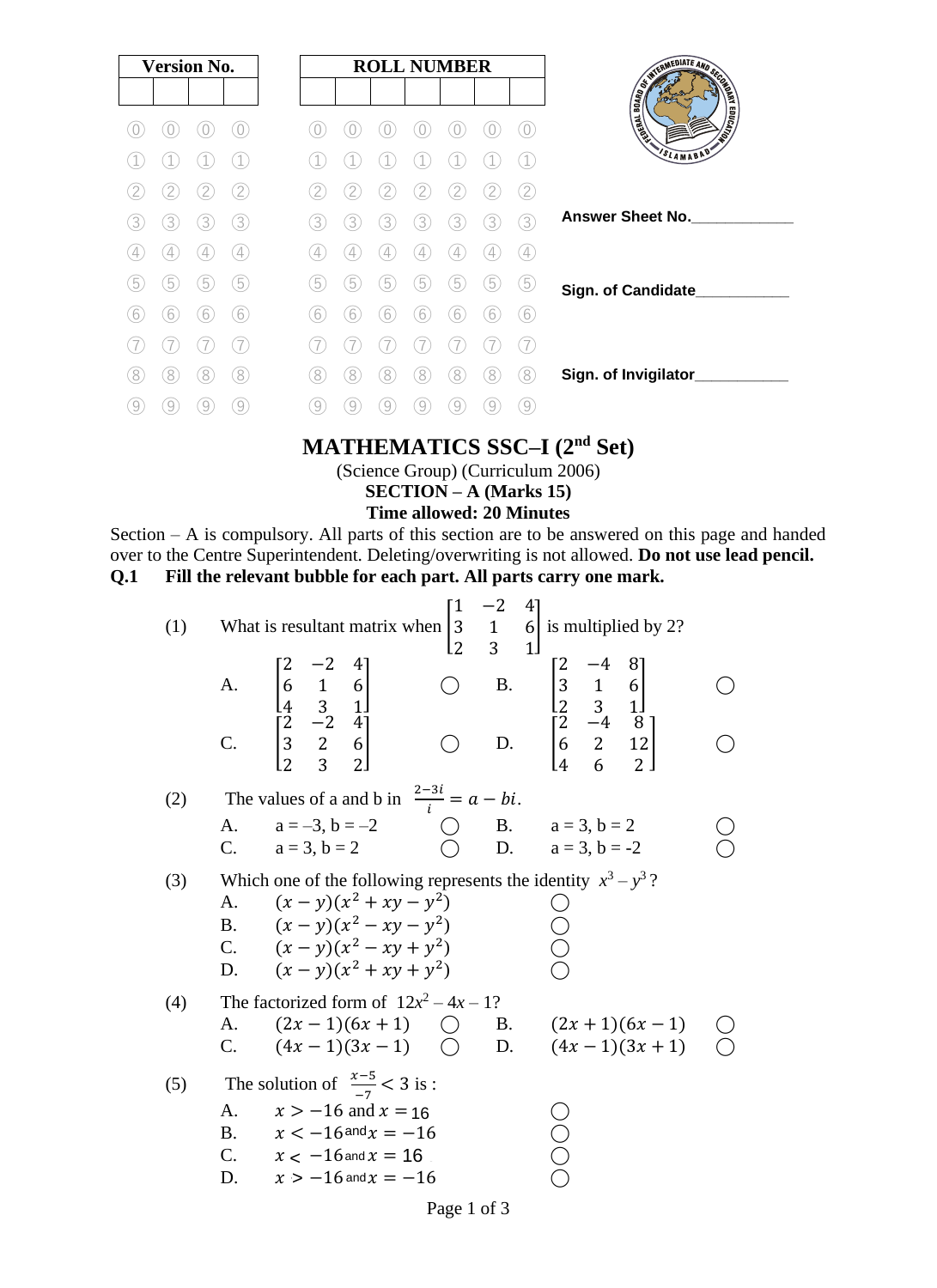

Page 2 of 3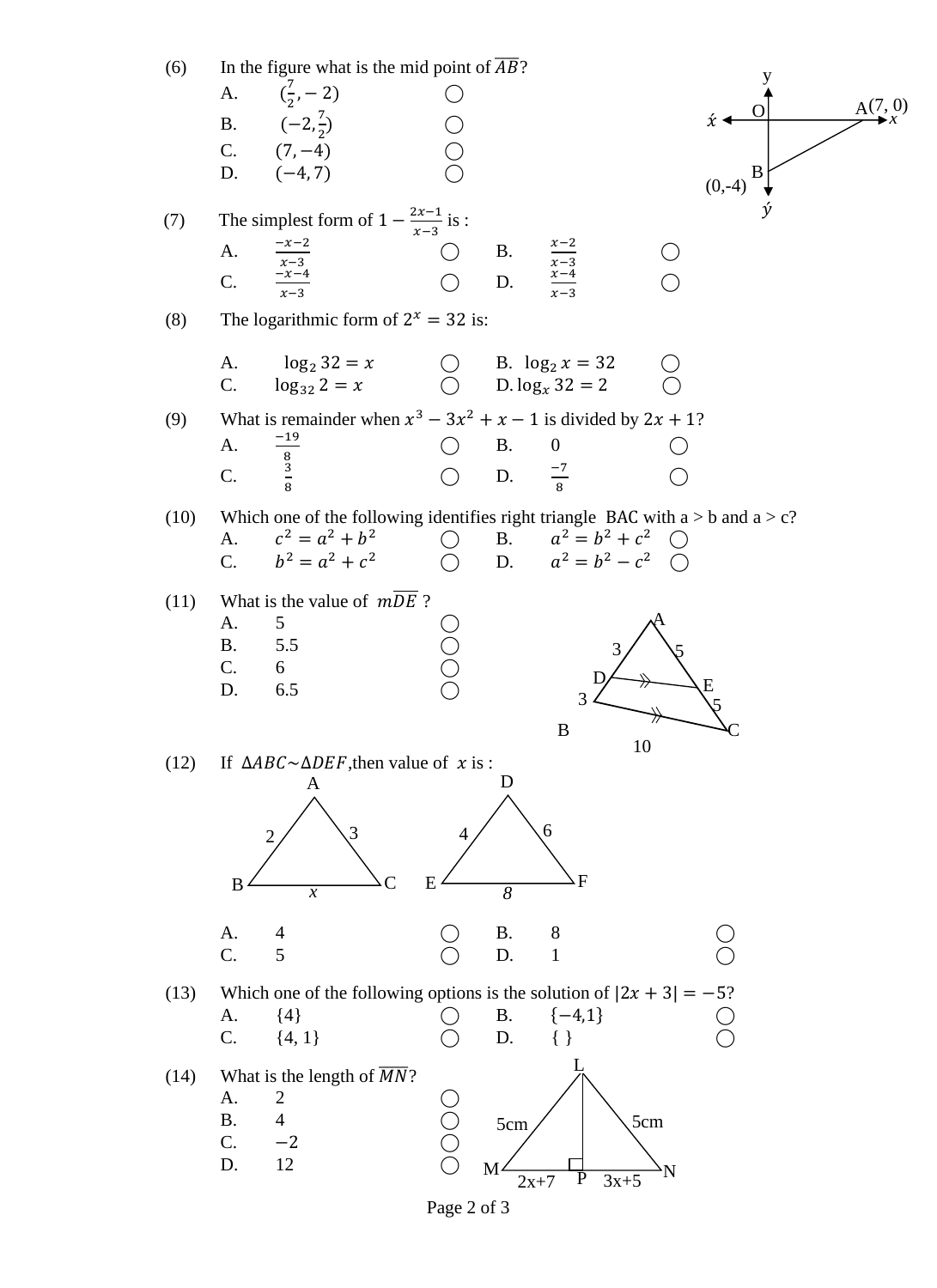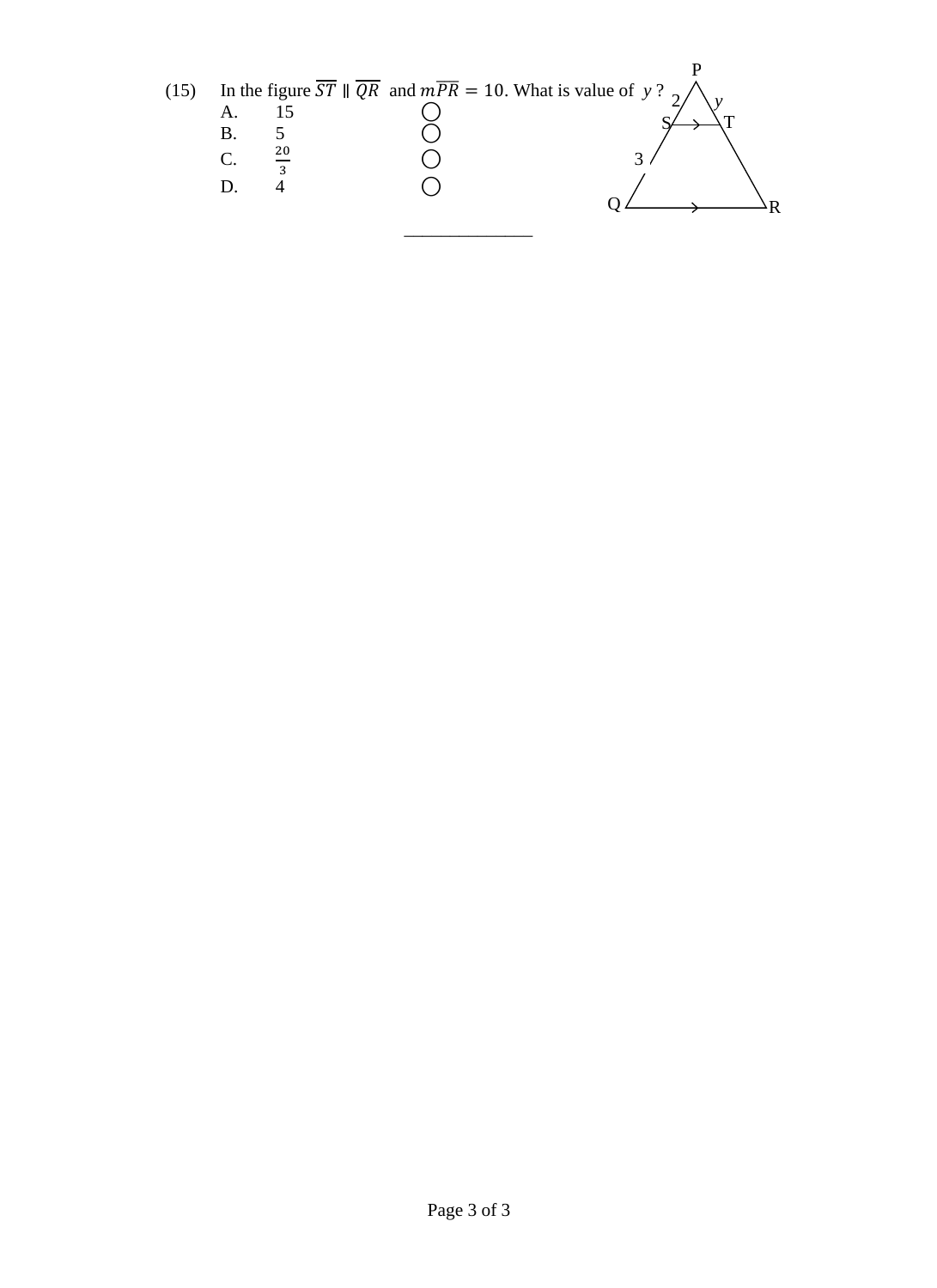

Federal Board SSC-I Examination Mathematics Model Question Paper (Science Group) (Curriculum 2006)

Time allowed: 2.40 hours Total Marks: 60

Note: Attempt any nine parts from Section 'B' and any three questions from Section 'C' on the separately provided answer book. Write your answers neatly and legibly. Log book will be provided on demand.

### **SECTION – B** (Marks 36)

Q.2 Attempt any **NINE** parts from the following. All parts carry equal marks.  $(9 \times 4 = 36)$ 

i. Let 
$$
A = \begin{bmatrix} 0 & 2 \\ 3 & -1 \end{bmatrix}
$$
,  $B = \begin{bmatrix} -5 & -3 \\ 2 & 1 \end{bmatrix}$ ,  $C = \begin{bmatrix} 3 & 1 \\ 1 & 2 \end{bmatrix}$ . Verify that  $A(BC) = (AB)C$ 

ii. Simplify using laws of logarithm 
$$
\frac{\sqrt[3]{46.34} \times (0.05)^2}{\sqrt{8.54}}
$$

iii. Simplify 
$$
\left(\frac{15m^3n^{-2}p^{-1}}{25m^{-2}n^{-9}}\right)^{-3}
$$

iv. Find values of x and y if 
$$
(1 + i)^3(x + yi) = (4 + 5i)
$$

v. If 
$$
x - \frac{1}{x} = 7
$$
 find value of  $x^3 - \frac{1}{x^3}$ 

vi. If 
$$
x = -3 + \sqrt{2}
$$
 find:  
\na.  $\frac{1}{x}$   
\nc.  $x - \frac{1}{x}$   
\nd.  $x^2 + \frac{1}{x^2}$ 

vii. Find the square root of 
$$
4x^4 + 28x^3 + 49x^2 + 24x + 84 + \frac{36}{x^2}
$$
.

- viii. Find HCF of  $x^2 + 4x 12$ ,  $x^2 4$  and  $x^3 8$  by factorization.
- ix. Factorize using factor theorem  $P(x) = x^3 2x^2 5x + 6$
- x. If one angle of a right triangle is 60°, then hypotenuse is half as long as the side opposite to the angle. Prove it.
	- xi. Show that the points  $A(1, 1)$ ,  $B(3, 1)$  and  $C(4, 3)$  are vertices of right angle triangle.
	- xii. Prove that the sum of the lengths of any two sides of a triangle is greater than the length of the third side
	- xiii. Show that the points  $A(2, 4)$ ,  $B(4, 4)$ ,  $C(-1, 3)$  and  $D(-3, 3)$  are the vertices of a parallelogram.
	- xiv. If  $2y x 3 = 0$  a. make a table of values satisfying above equation b. Plot the pairs on graph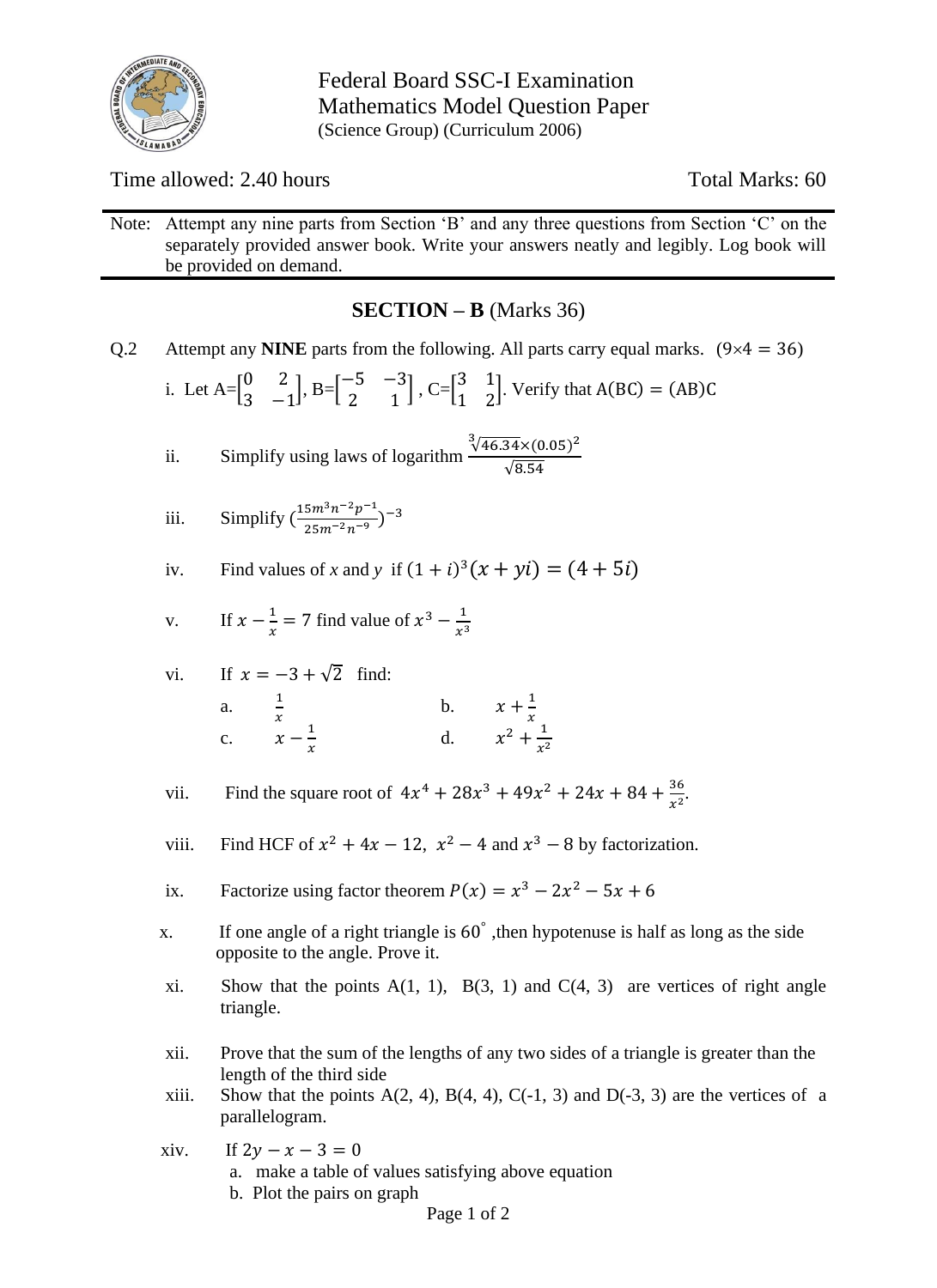### **SECTION – C** (Marks 24)

**Note:** Attempt any **THREE** questions. All questions carry equal marks.  $(3 \times 8 = 24)$ 

Q.3 Solve the following:

(a) 
$$
\left| \frac{x+8}{12} \right| = \frac{x-1}{5}
$$
  
\n(b)  $2 \le \frac{2}{3} - 4x < 3 - 5x$ 

- Q.4 If three or more parallel lines make congruent intercepts on a transversal, they also intercept congruent segments on any other transversal.
- Q.5 Price of a chair is Rs.3 more than half of price of a table. Also price of 3 chairs and one table is Rs.54. Find price of a chair and a table using matrix inversion method
- Q.6 Prove that triangles on equal bases and of same altitudes are equal in area.
- Q.7 If  $\overline{AB} = 3cm$ ,  $m\overline{AC} = 5.8$  and  $m\angle B = 120^{\circ}$  then
	- a. Contruct ∆
	- b. Draw altitudes of the sides
	- c. Are altitudes concurrent? Also write down the steps of construction.

\* \* \* \* \*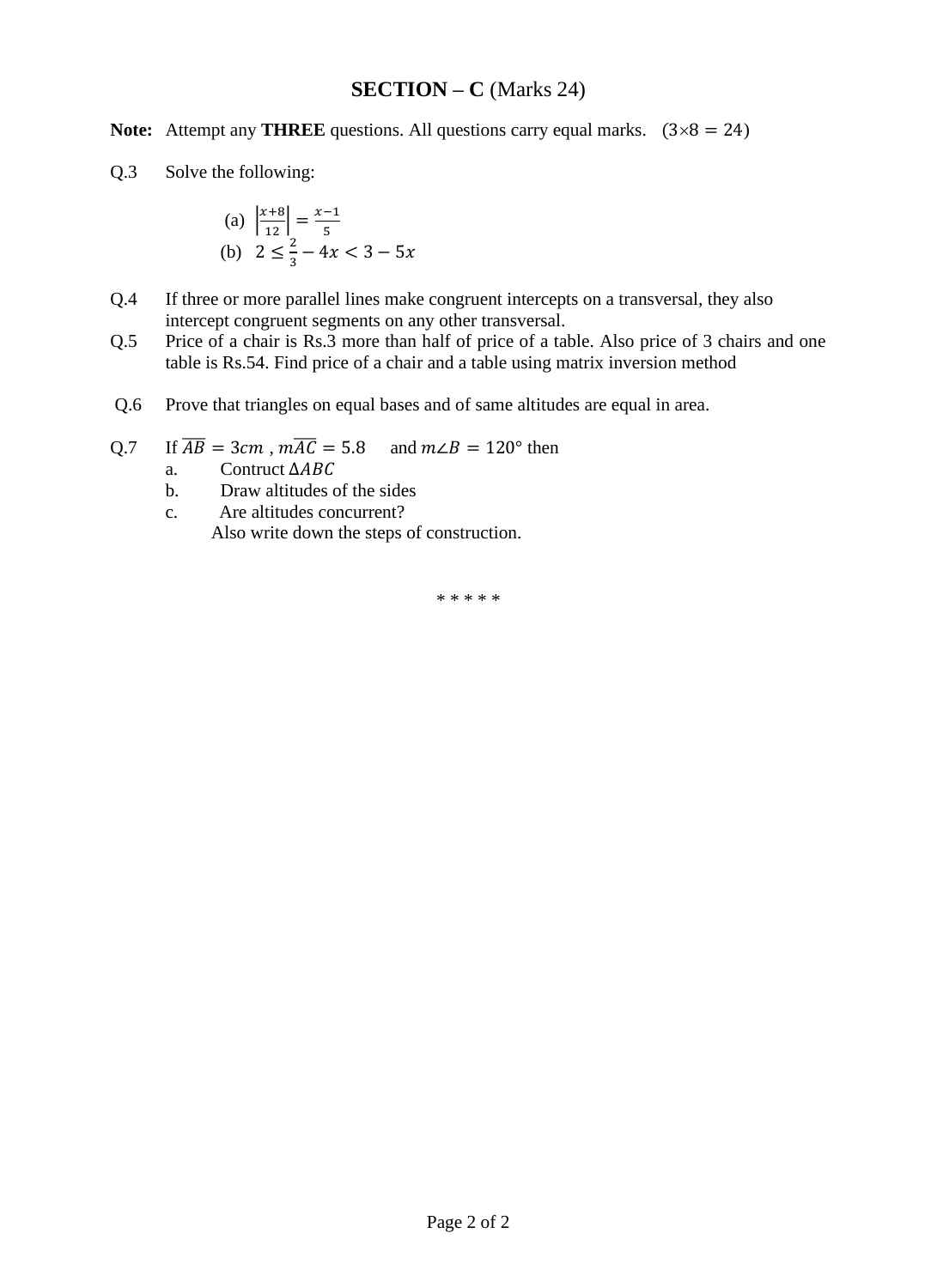# **MATHEMATICS SSC-I (2nd Set)**

## Student Learning Outcomes Alignment Chart

(Curriculum 2006)

| Sec-A | Q1             | <b>Contents and Scope</b>                             | <b>Student Learning Outcomes</b>                                                                                                                                                                                                                                                                |  |  |  |  |  |  |  |
|-------|----------------|-------------------------------------------------------|-------------------------------------------------------------------------------------------------------------------------------------------------------------------------------------------------------------------------------------------------------------------------------------------------|--|--|--|--|--|--|--|
|       | $\mathbf{1}$   | 1.3 Addition and<br>Subtraction of<br>Matrices        | iii) Multiply a matrix by a real number.                                                                                                                                                                                                                                                        |  |  |  |  |  |  |  |
|       | $\overline{2}$ | 2.5 Complex Numbers                                   | ii) Recognize $a$ as real part and $b$ as imaginary part of<br>$z = a + ib$<br>iv) Know the condition for equality of complex numbers                                                                                                                                                           |  |  |  |  |  |  |  |
|       | 3              | 4.2 Algebraic Formulae                                | iv) Know the formula<br>$a^3 \pm b^3 = (a \pm b)(a^2 \pm ab + b^2)$                                                                                                                                                                                                                             |  |  |  |  |  |  |  |
|       | $\overline{4}$ | 5.1 Factorization                                     | Factorize the expressions of the following types:<br>$\bullet$<br>Type III: $ax^2 + bx + c$                                                                                                                                                                                                     |  |  |  |  |  |  |  |
|       | 5              | 7.4 Solving Linear<br>Inequalities                    | Solve linear inequalities with rational coefficients.                                                                                                                                                                                                                                           |  |  |  |  |  |  |  |
|       | 6              | 15.3 Mid-point Formula                                | i) Recognize the formula to find the midpoint of the line<br>joining two given points.                                                                                                                                                                                                          |  |  |  |  |  |  |  |
|       | $\overline{7}$ | 6.2 Basic Operations on<br><b>Algebraic Fractions</b> | Use highest common factor and least common multiple<br>to reduce fractional expressions involving $+,-, \times, \div$ .                                                                                                                                                                         |  |  |  |  |  |  |  |
|       | 8              | 3.2 Logarithm                                         | i) Define logarithm of a number to the base a as the<br>power to which a must be raised to give the number<br>(i.e. $a^x = y \Leftrightarrow \log_a y = x$ , $a > 0$ , $y > 0$ and $a \ne 1$ ).                                                                                                 |  |  |  |  |  |  |  |
|       | 9              | 5.2 Remainder<br>Theorem and Factor<br>Theorem        | ii) Find remainder (without dividing) when a polynomial<br>is divided by a linear polynomial.                                                                                                                                                                                                   |  |  |  |  |  |  |  |
|       | 10             | 22.1 Pythagoras'<br>Theorem                           | Prove the following theorem along with corollaries and<br>apply them to solve appropriate problems.<br>i) "In a right-angled triangle, the square of the length of<br>hypotenuse is equal to the sum of the squares of the<br>lengths of the other two sides" to solve appropriate<br>problems. |  |  |  |  |  |  |  |
|       | 11             | 18.1 Parallelograms and<br>Triangles                  | iii) The line segment, joining the midpoints of two sides<br>of a triangle, is parallel to the third side and is equal<br>to one half of its length.                                                                                                                                            |  |  |  |  |  |  |  |
|       | 12             | 21.1 Ratio and<br>Proportion                          | iv) If two triangles are similar, the measures of their<br>corresponding sides are proportional.                                                                                                                                                                                                |  |  |  |  |  |  |  |
|       | 13             | 7.2 Equation involving<br><b>Absolute Value</b>       | ii) Solve the equation, involving variable.                                                                                                                                                                                                                                                     |  |  |  |  |  |  |  |
|       | 14             | 19.1 Line Bisectors<br>and Angle<br><b>Bisectors</b>  | ii) Any point equidistant from the points of a line<br>segment is on the right bisector of it                                                                                                                                                                                                   |  |  |  |  |  |  |  |
|       | 15             | 21.1 Ratio and<br>Proportion                          | i) A line parallel to one side of a triangle, intersecting<br>the other two sides, divides them proportionally.                                                                                                                                                                                 |  |  |  |  |  |  |  |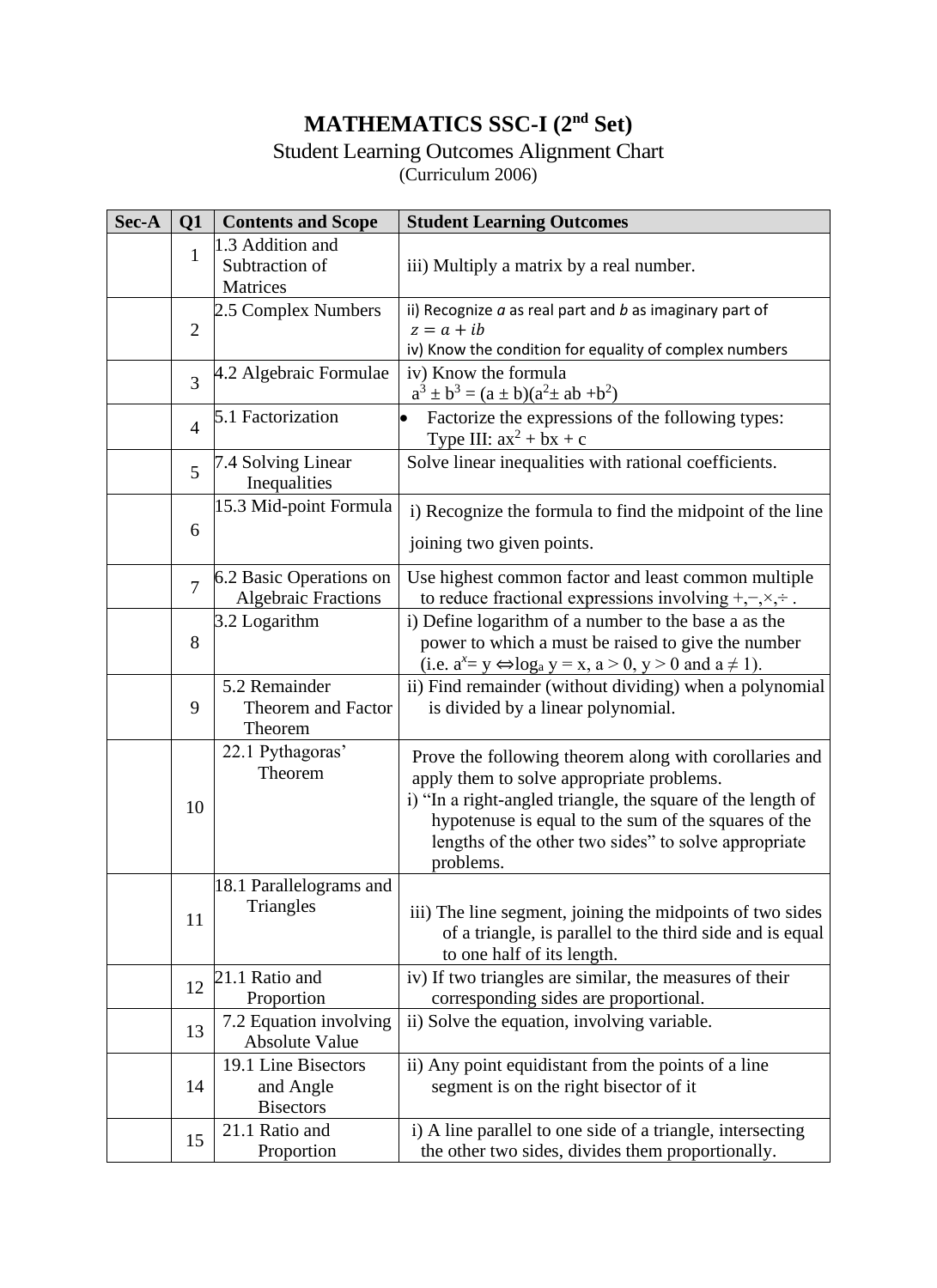| Sec-B | $\mathbf{i}$   | Multiplication of<br>matrices                                                      | iii. Verify associative law under multiplication                                                                                                                 |
|-------|----------------|------------------------------------------------------------------------------------|------------------------------------------------------------------------------------------------------------------------------------------------------------------|
|       | ii             | 3.5 Application of<br>Logarithm                                                    | Apply laws of logarithm to convert lengthy processes of<br>multiplication, division and exponentiation into easier<br>processes of addition and subtraction etc. |
|       | iii            | 2.4 Laws of<br>Exponents/Indices                                                   | ii) Apply the laws of exponents to simplify expressions with<br>real exponents.                                                                                  |
|       | iv             | 2.5 Complex Numbers                                                                | iv) Know the condition for equality of complex numbers.                                                                                                          |
|       | $\mathbf{V}$   | 4.2 Algebraic Formulae                                                             | iii) Find the value of $x^3 \pm 1/x^3$ when the value of<br>$x \pm 1/x$ is given.                                                                                |
|       | V1             | 4.3 Surds and their<br>Application                                                 | ii) Explain the surds of second order. Use basic operations on<br>surds of second order to rationalize the denominators and<br>evaluate it.                      |
|       | vii            | 6.3. Square Root of<br>Algebraic Expression                                        | Find square root of algebraic expression by division.                                                                                                            |
|       | viii           | 6.2 Basic Operations<br>on Algebraic<br>Fractions                                  | Use Highest common factor and least common multiple<br>to reduce fractional expressions involving $+, -, \times, \div$                                           |
|       | ix             | 5.3 Factorization of a<br>Cubic Polynomial                                         | Use factor theorem to factorize a cubic polynomial.                                                                                                              |
|       | X              | 17.1 Congruent<br>triangles                                                        | ii) If two angles of a triangle are congruent, then the sides<br>opposite to them are also congruent                                                             |
|       | xi             | 15.2 Collinear Points                                                              | iii) Use distance formula to show that the given three non-<br>collinear points form:                                                                            |
|       | xii            | 20.1 Sides and Angles of<br>a Triangle                                             | • Right angled triangle.<br>iii) The sum of the lengths of any two sides of a triangle is<br>greater than the length of the third side.                          |
|       | xiii           | 15.2 Collinear Points                                                              | iv) Use distance formula to show that the given four non-<br>collinear points form:<br>A parallelogram                                                           |
|       | xiv            | 14.3. Graphic Solution of<br>Equations in two<br>Variables                         | Solve simultaneous linear equations in two variables using<br>graphical method.                                                                                  |
| Sec-C | Q <sub>3</sub> | 7.2 Equations<br>involving Absolute<br>Value<br>7.4 Solving Linear<br>Inequalities | ii) Solve the equation, involving absolute value, in one<br>variable.<br>Solve linear inequalities with rational coefficients.                                   |
|       | Q4             | 18.1 Parallelograms and<br><b>Triangles</b>                                        | v) If three or more parallel lines make congruent intercepts<br>on a transversal they also intercept congruent segments<br>on any other line that cuts them      |
|       | Q <sub>5</sub> | 1.6 Solution of<br>Simultaneous Linear<br>Equations                                | Solve a system of two linear equations and related real life<br>problems in two unknowns using<br>· Matrix inversion method.                                     |
|       | Q6             | 23.1 Theorems related<br>with area                                                 | iv). Triangles on equal bases and of same altitudes are<br>equal in area                                                                                         |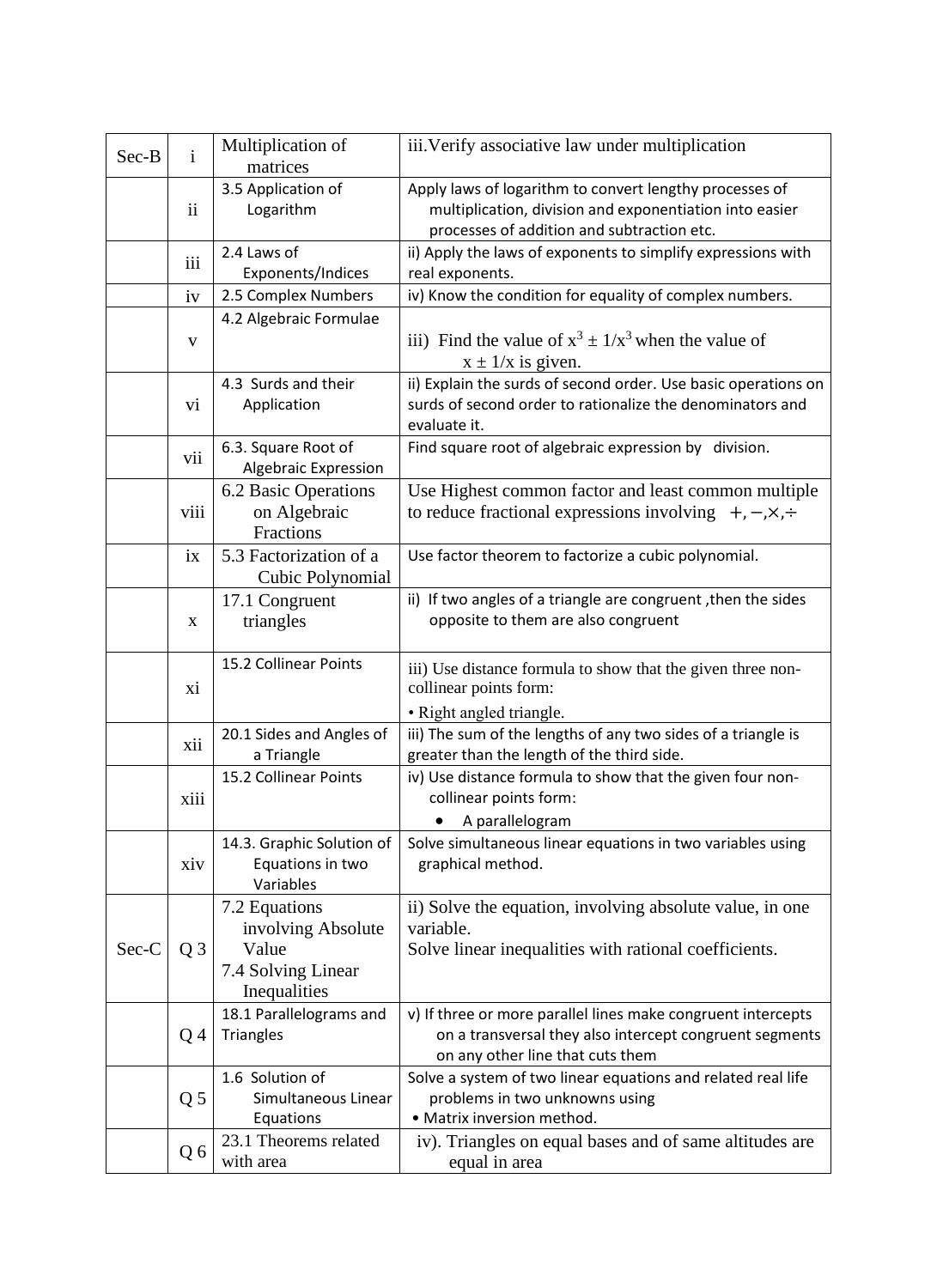|  | 29.1 Construction of<br>Triangle | i) Construct a triangle having given:<br>• two of its sides and the angle opposite to one of them<br>(ii) Draw: |
|--|----------------------------------|-----------------------------------------------------------------------------------------------------------------|
|  |                                  | • altitudes,                                                                                                    |
|  |                                  | of a given triangle and verify their concurrency                                                                |